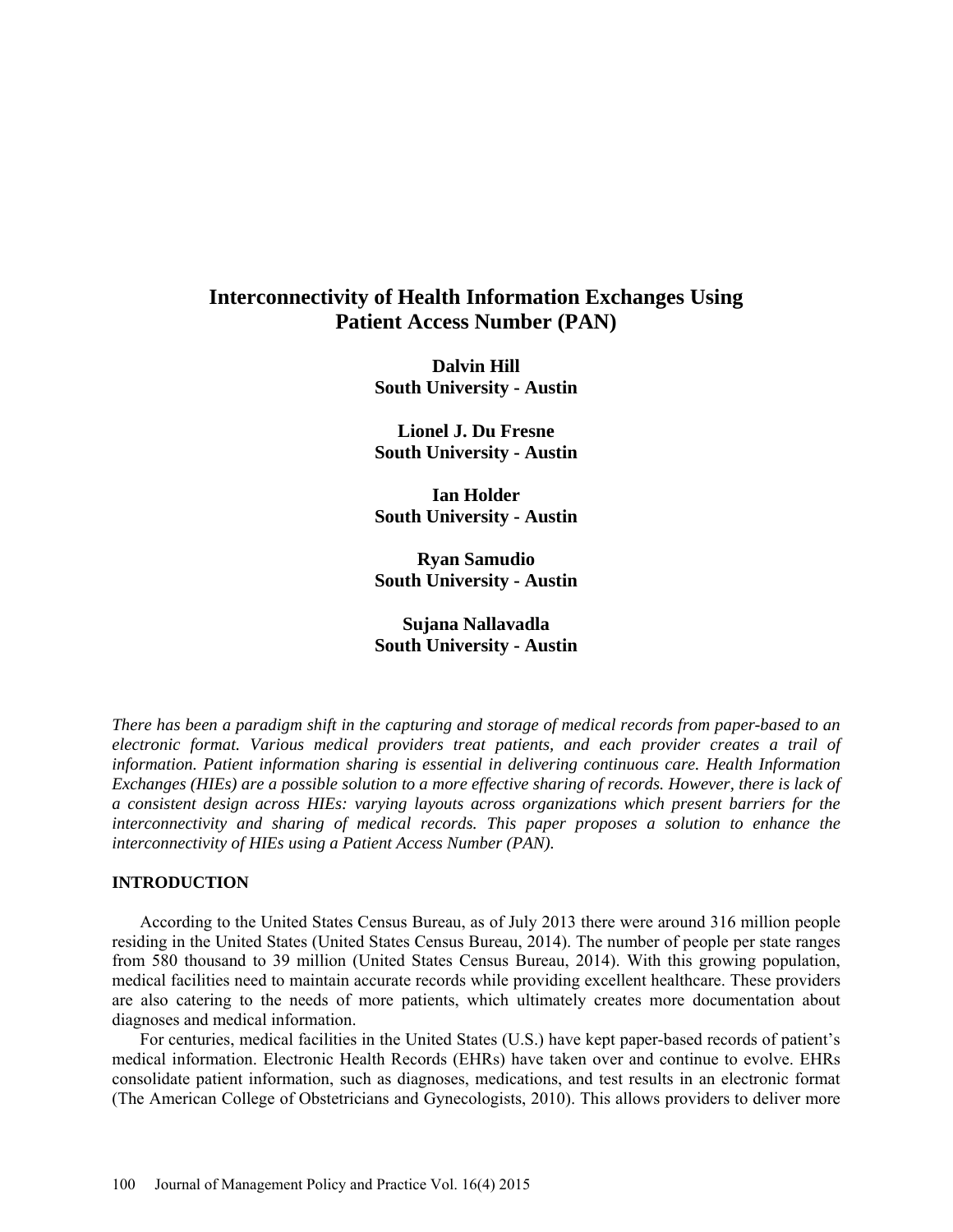effective healthcare (The American College of Obstetricians and Gynecologists, 2010). However, a problem presents itself because patients see different medical providers for various reasons: out-of-town sickness, injuries, urgent care, among others. Each facility stores its own records and these are now siloed. This siloed approach of storing patient information prevents medical providers from seeing the holistic view of a patient's medical records. Consequently, Health Information Exchanges (HIEs) are established to facilitate the centralization of patients' records. HIEs provide timely care in emergency situations and can potentially prolong one's life. The use of HIEs makes previously inaccessible data available, resulting in the availability of more complete clinical information. This could improve the quality of healthcare for the patient (Vest, 2009, p. 223).

## **PAPER BASED RECORDS (PBRS)**

Since the 1920's, physicians have realized that documenting patients' medical visits and history would provide a tremendous value to the physician as well as the patient themselves (Van Fleet, 2010). Once created, these Paper Based Records (PBRs) are stored within the providers' facility. The problem with this approach is that in order for a patient to have their medical records transferred to or shared with a different facility, the requestor has to fill out a request form and wait a surmountable amount of time (Samsum Clinic, 2014). According to the Health Insurance Portability and Accountability Act (HIPAA), patients are entitled to receive medical records within 30 days of receipt of the request (Robert Wood Johnson Foundation, 2012). Some drawbacks of traditional PBRs are misplaced records, illegible handwriting, and slowness of information retrieval and transmission (Pourasghar, Malekafzali, Sabine, & Fors, 2008, p. 446).

#### **ELECTRONIC HEALTH RECORDS (EHRS) / ELECTRONIC MEDICAL RECORDS (EMRS)**

Over the last several decades, medical facilities use EHRs to store patient records (Hoerbst, Ammenwerth, 2010). An EHR is an electronic collection of health information about individual patients (Gunter, Terry, 2005). Generally medical records consist of "daily charting, medication administration, physical assessment, admission nursing note, nursing, care plan, referral, present complaint (e.g. symptoms), past medical history, lifestyle, physical examination, diagnoses, tests, procedures, treatment, medication, discharge, history, diaries, problems, findings and immunization" (Hayrinen, Saranto, Nykanen, 2009).

EMRs are focused on the medical symptoms and issues of a patient rather than the psychological aspects. As a result, EMRs and EHRs are used interchangeably although EHRs are far more in-depth about describing the patient. EMRs typically have difficulty traversing outside of the organization that created the record, so in this way they are not much of an improvement over traditional PBRs (Garrett, Seidman, 2011). For the sake of this paper we will be using both of these terms interchangeably.

## **HEALTH INFORMATION EXCHANGES (HIES)**

As technology continues to evolve in efficiency and reliability, the benefits of sharing information electronically becomes more evident. For instance, in the field of healthcare, data about a patient was previously shared between healthcare professionals via fax, telephone, or courier (Hill, 2014, pg. 13). With current technology, this information can be linked to a patient using the electronic record. Various healthcare professionals can interact with the patient and provide care based on the data contained within the record. Figure 1 (CA. GOV, n.d.) illustrates how an HIE operates. Several providers are shown with the ability to read and/or write to a single source – the HIE. This is important, because a provider can retrieve the data written by others.

The implementation of HIEs presents several benefits to both healthcare providers and the patients they treat (Pevnick et al, 2009, pg. 604). For instance, without the use of an HIE, a healthcare provider must sometimes make decisions without a complete knowledge of the patient's medical background.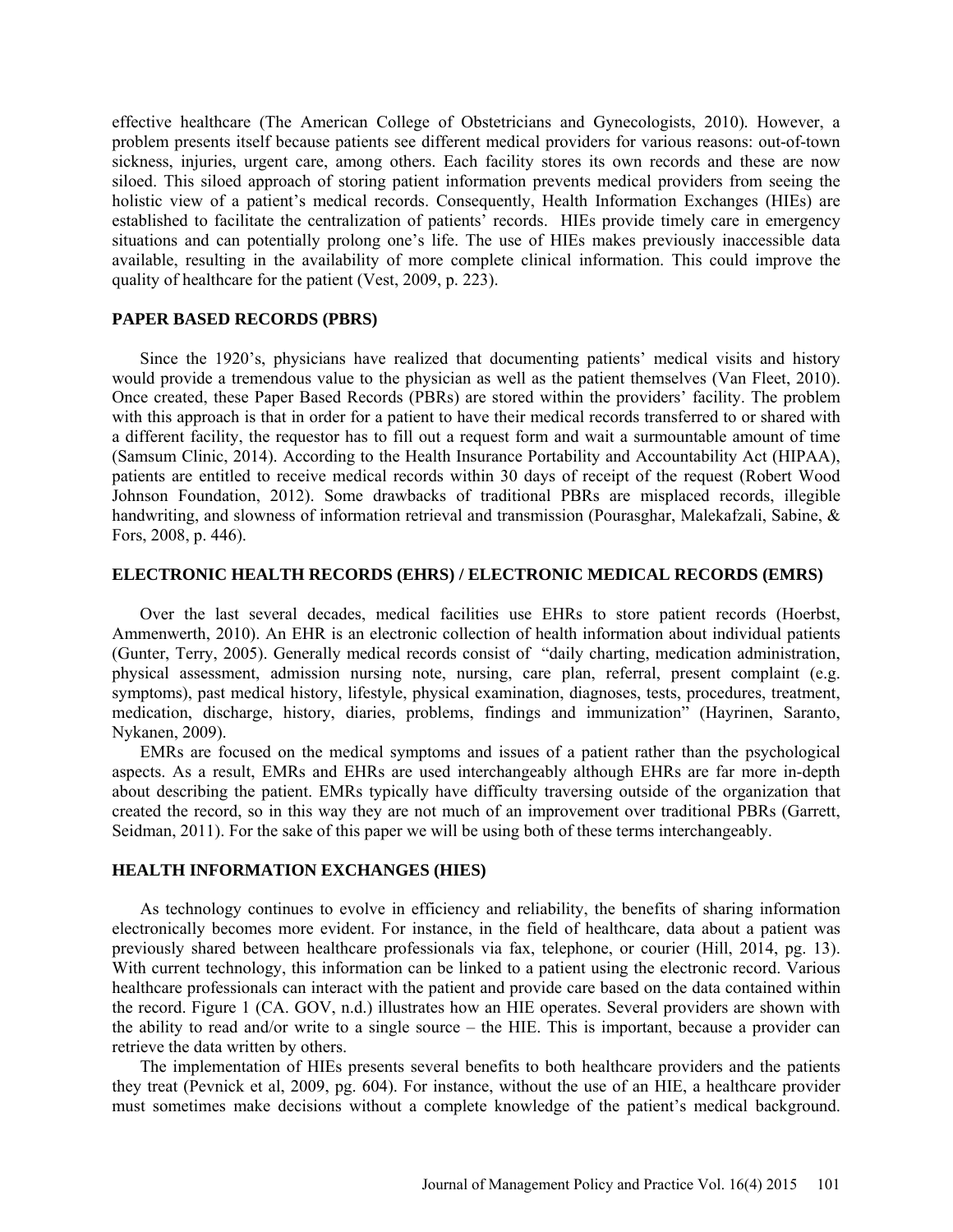Clinicians are of the belief this puts the patients' well-being at risk, while increasing time spent by the medical staff to obtain the patient's medical history (Vest, 2008, pg. 223). In one qualitative analysis, researchers collected stakeholders' responses of the perceived benefits of participating in an HIE. One benefit multiple organizations agreed upon the utilization of an HIE could reduce the redundancy of duplicate testing (Pevnick et al., 2012).



**FIGURE 1 HEALTH INFORMATION EXCHANGE (CA.GOV, N.D.)**

Besides benefitting caregivers, there is also evidence that consumers support the application of HIEs. In a study of 117 individuals, 76% of the participants supported the sharing of medical records between healthcare professionals, and 90% of the group believed that HIEs creates better communication between a patient and his or her doctor (Patel et al., 2012, pg 1046). With a positive patient outlook, HIEs present an interesting opportunity for medical providers to consider. For instance, medical providers that show an early interest in developing HIEs might appeal more to patients who desire the implementation of this technology. Four sample HIEs from around the U.S. will be discussed in this paper: Centex Systems Support Services (CSSS), Colorado Regional Health Information Organization (CORHIO), Inland Empire Health Information Exchange (IEHIE), and Idaho Health Data Exchange (IHDE).

#### **Centex Systems Support Services (CSSS)**

CSSS is a non-profit HIE based in Austin, Texas that provides medical record storage and retrieval services for Austin and 14 counties in the Houston area (About Centex, 2012). As a 2012, the organization has a workforce of 47 employees (New Centex, 2012). CSSS has more than 100 medical health providers as a part of its network and this number continues to grow. These healthcare providers access approximately 1.5 million health records via the CSS network (Samuels, 2014).

#### **Inland Empire Health Information Exchange (IEHIE)**

Located in Riverside, California, IEHIE has health records for more than 5 million patients living in the Riverside, San Bernardino, and other California counties (Inland Empire Health Information Exchange, 2014). There are different levels of membership, each having their set requirements. To join with a level 1 membership, the fee is \$500.00 per year, but the medical provider has no voting rights. For Level 2, a one-time fee can be paid and is dependent on the amount of doctors as well as the amount of hospital beds (Membership and Participation, 2014).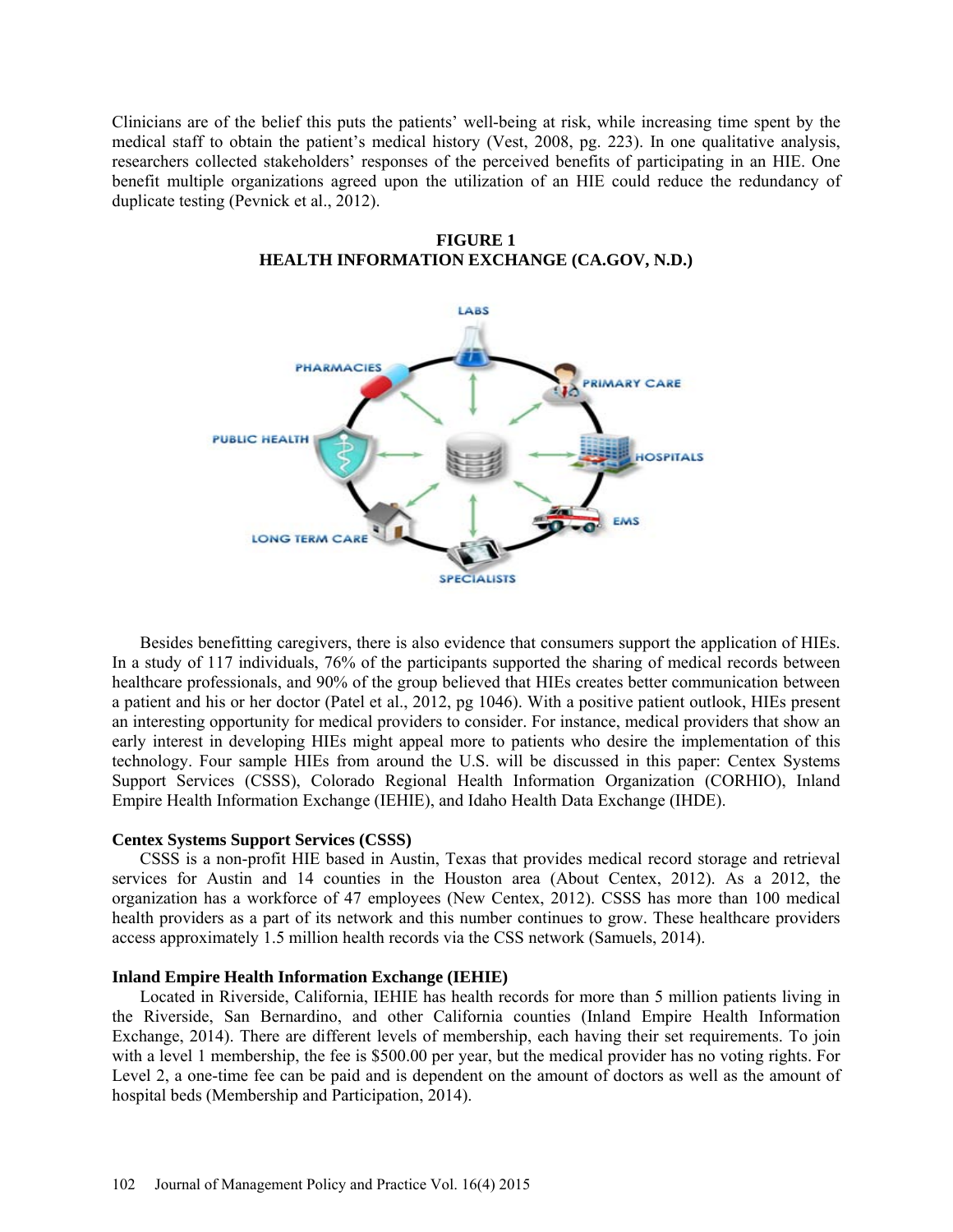#### **Colorado Regional Health Information Organization (CORHIO)**

CORHIO is based in Denver, Colorado, and is a nonprofit business with more than 50 connected medical providers (CORHIO, 2014). Each of medical providers has different EHR vendors and as a result CORIHO must work closely with them to allow each system be able to communicate between each another (Bowman, 2014). To help build CORHIO, substantial grants of \$10 million were given by The Colorado Health Foundation and ARRA HITECH. After these grants have been depleted, CORHIO will make use of a fee-based subscription model (About CORHIO, 2014).

#### **Idaho Health Data Exchange (IHDE)**

Started in Boise, Idaho in 2010, IHDE has grown to serve parts of Idaho along with parts of Eastern Washington and Eastern Oregon (History of IHDE, 2014; Get Connected, 2014). The number of patient records that were referenced during 2013 was approximately 3.7 million, which was 20% more than the previous year (Utilization records, 2014). During August and September of 2014, more than 1 million records were referenced meaning there is still potential growth for this HIE (Utilization records, 2014).

## **CURRENT STATE OF HEALTH INFORMATION SHARING**

There is growing evidence that exchanging and sharing patient data can potentially reduce mortality and even reduce cost" (Miller & Tucker, 2011, p. 29). The need for sharing information is critical in healthcare. Improving access to pre-existing patient information could improve the quality, safety and efficiency of care that can be delivered (Finnel & Overhage, 2010, p. 222). This can also reduce the timeframe of treating a patient. If a patient goes to a different hospital (than his or her regular provider), the medical history is siloed to their original treatment facility. This could cause a hindrance to the treatment of the patient at a different hospital.

PBRs have long been an issue. Dr. Emile Rwamasirabo, a urologist at King Faisal Hospital, Rwanda says "paperwork recordings copy used to take a long time to deal with because one nurse or doctor could spend hours treating one patient along with searching for the patient's file" (Paper-Based vs. Digital medical Records, 2014). The safety and security of PBRs also poses issues (Medical Devices & Surgical Technology Week, 2005). Gradually, PBRs have been transformed into EMRs/EHRs. Although PBRs have transformed into an electronic format, there are issues associated with the transition. With the sensitivity of medical records, people typically have significant concerns regarding the privacy of EMRs (Hwang, Han, Kuo, & Liu, 2012, pp. 3783-93).

Figure 2 illustrates how different medical providers and their facilities silo their patients' information from other providers. Problems can arise if a patient decides to go to a different facility, as the new provider will not be able to retrieve the patients' history (unless the patient brings their medical records themselves). Alternatively, a request could be made to have the medical records sent via fax or courier, which delays the delivery of care. Exchanges in patients' health information across organizational boundaries through the use of HIEs hold the promise of quality improvements for healthcare organizations (Vest, 2009).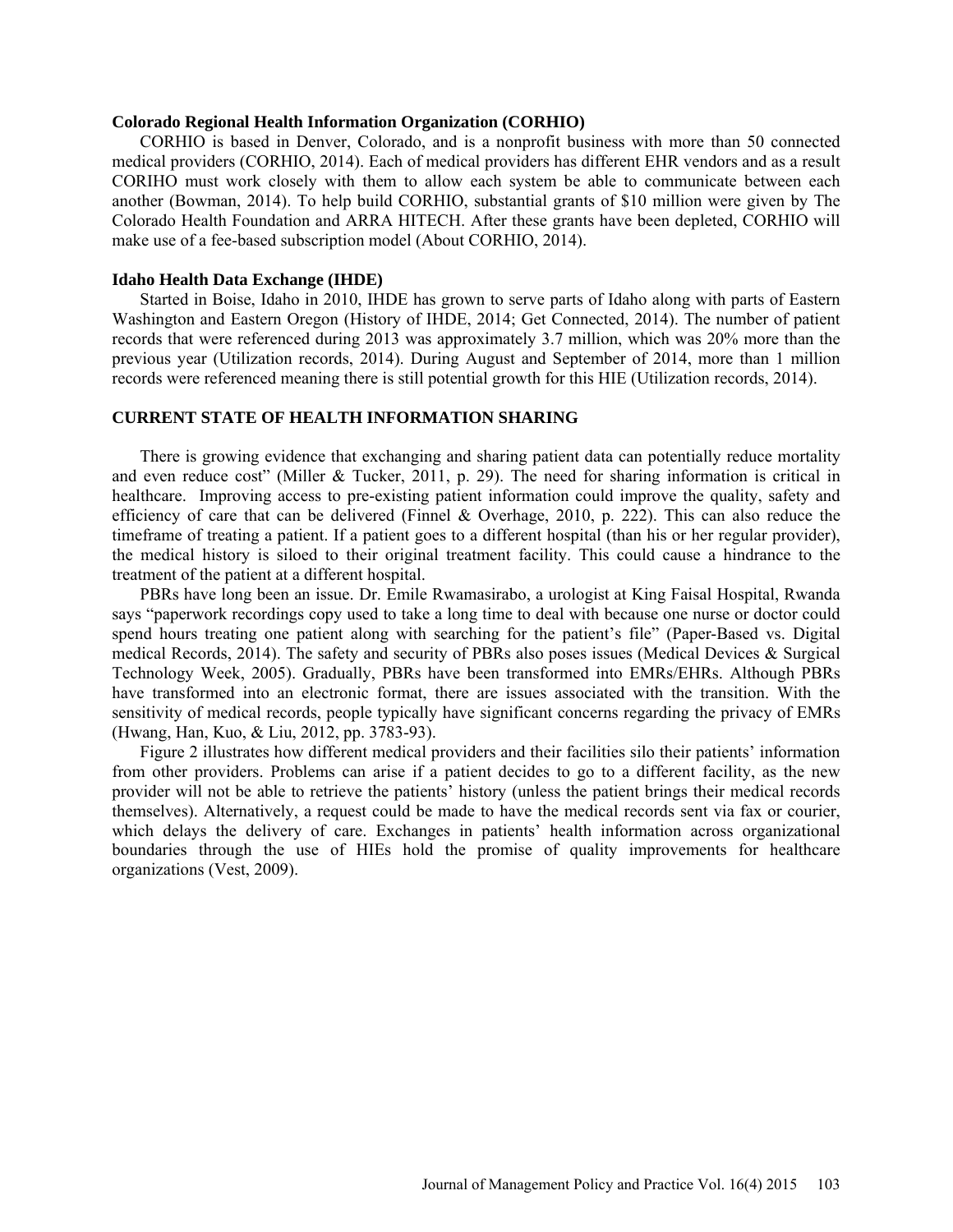

Considering the pace at which technology is changing, and the numerous benefits of using HIEs, the outlook for HIEs is rather promising. For example, in 2009, the U.S. Government passed The Health Information Technology for Economic and Clinical Health Act (HITECH) (Miller, 2014, pg. 4). This act provided \$19 Billion in incentives for the healthcare community to promote the adoption of EMRs in a manner that fulfilled the standards of meaningful use – essentially using technological standards that allow for the exchange of patient information (Miller, 2014, pg. 4). Due to these incentives, recent data from reporting healthcare providers shows an upward trend in use of HIEs. Results from a published study in the medical journal *Health Affairs* showed an increase of 61% in operational system use from organizations that reported back to the study from 2010 to 2011 (Adler-Milstein, Bates, & Jha, 2013, pg. 1488). While the outlook for HIE implementation is bright, there are several key challenges that will need to be addressed before HIEs can be fully interconnected throughout the U.S. These considerations will be covered in detail in the accompanying sections.

To obtain the maximum benefit from implementing HIEs, individual HIEs need to be interconnected. For systems to be interoperable, data must be exchanged by the different systems. Then and only then can medical providers can retrieve pertinent data about their patients. In the field of healthcare, The Healthcare Information and Management Systems Society (HIMSS), defines this as, "different systems and software applications to communicate, exchange data, and use the information that has been exchanged. Data exchange schema and standards should permit data to be shared across clinicians…pharmacy, and patient regardless of the application or application vendor" (HIMSS, 2014). While HIEs are currently in use, the interoperability of these systems face multiple challenges that need to be addressed. Such challenges are the technical constraints between different vendors, chosen key structures for the patient data, addressing the redundancy in information, and the standardizing of healthcare terms.

Possibly one of the greatest challenges to reaching interoperability of HIEs is the merging of data and utilization of different database schemas and platforms across HIE vendors (Bhansali & Gupta, 2014, pg. 31). One study compared the average query time of Oracle, dBXML, Xindice, and eXist databases of 100 records. The range of time was quite small, with a difference of 0.415 seconds from the quickest to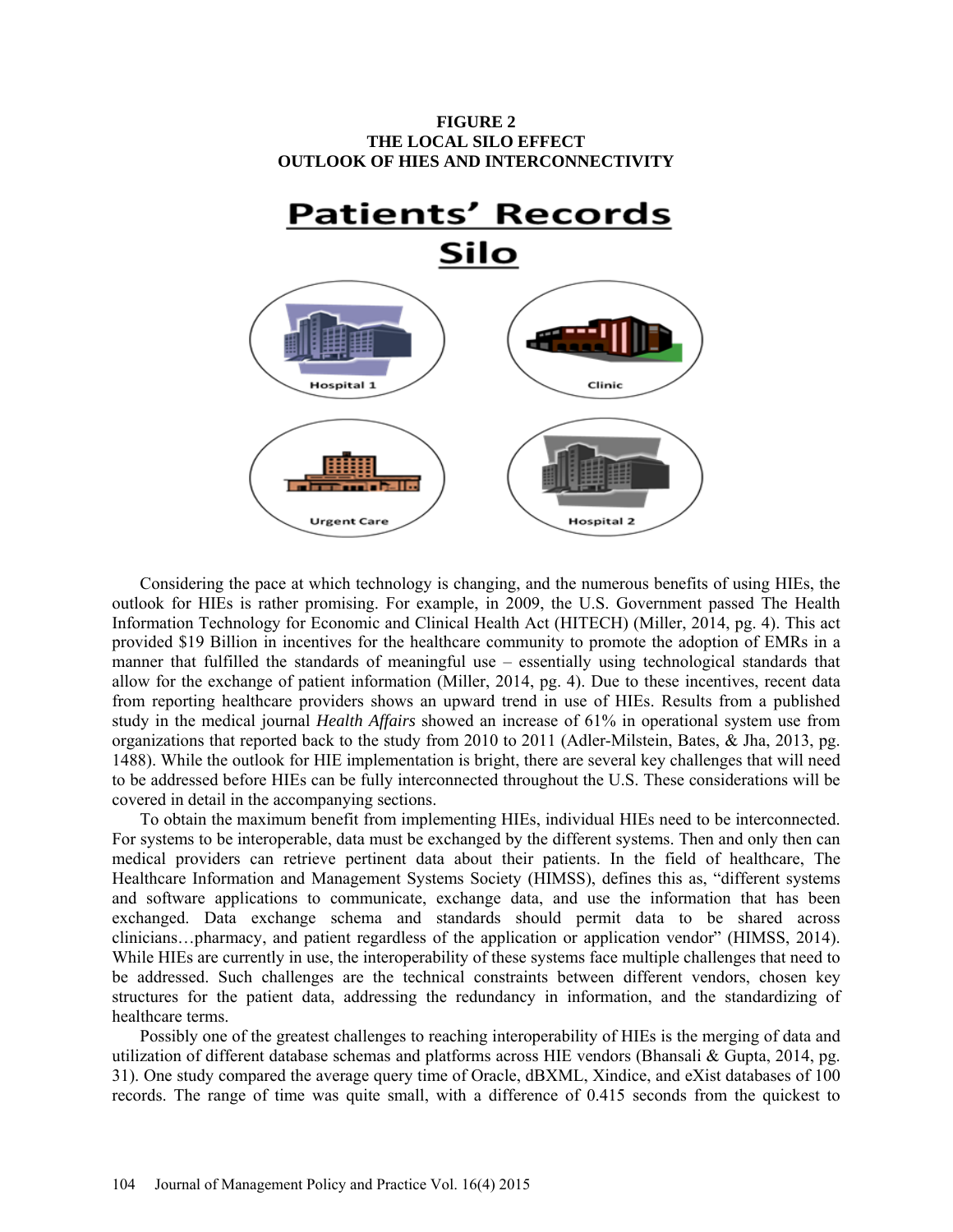slowest times; conversely, in a search of 5,000 records, the range grows substantially to 9.412 seconds (De et al., 2012, pg. 921). Table 1 shows the complete results of the study. Considering the substantial number of files that would need to be uploaded and shared daily, the correct equipment configuration is critical to manage thousands of queries, provide optimal speed, and ensure security concerns are met.

| Number of records | Average Query Time<br>Oracle $10g(s)$ | Average Query Time<br>dBXML(s) | Average Query Time<br>Xindice $(s)$ | Average Query Time<br>cXist(s) |  |
|-------------------|---------------------------------------|--------------------------------|-------------------------------------|--------------------------------|--|
| 100               | 0.065                                 | 0.226                          | 0.476                               | 0.061                          |  |
| 800               | 0.069                                 | 1.696                          | 1.879                               | 0.066                          |  |
| 1000              | 0.074                                 | 2.121                          | 2.541                               | 0.072                          |  |
| 5000              | 0.377                                 | 8.617                          | 9.789                               | 0.299                          |  |

**TABLE 1 TIME COMPARISON BETWEEN DIFFERENT DATABASES (DE ET AL., 2012, PG. 921)**

Another concern of connecting HIEs is the interoperability of different systems that define information differently (Dobalian, 2012, pg. 938). For instance, a private practice may assign patient numbers starting at number 1 (and then incrementally), while a hospital may use social security numbers or other unique identifiers for patient records. This could lead to information linked to the wrong patient if there is an overlap of 'unique' identifiers across HIEs. To confront and implement sharing of records through HIEs, this must be addressed and standardized (Dobalian, 2012, pg. 938). Equally important to defining standardized keys for the databases is the standardization of how medical information is entered into the systems. For example, different physicians will use different medical terms to explain the same ailment (Liu, 2007, pg. 17). With this variance, an interconnected system would need to accommodate each of these considerations when returning results to a single query. To effectively develop a system that is efficient and viable, a unified system will need to be implemented.

A study was done in two New Mexico emergency departments, before and after an HIE was installed. The results showed that the rate of redundant chest x-ray testing dropped from 37% to 7% (Parsons, Gunter, Kroth, Fillmore, 2012). This amount significantly reduces the amount of unnecessary usage of hospital resources. The amount of time that a patient has to wait is also reduced, and this can potentially increase the speed that the medical professionals can diagnose an issue. This can be attributed to the fact that an HIE would be able to display the results of a lab that was recently done, and prevents the patient from having to undergo the same test. Issues with the accuracy of patient's information could occur from their date of birth being entered incorrectly resulting in the creation of a separate record thus compromising the integrity of the HIE. Since there is not a "standard for patient identity integrity" the medical history of the patient becomes compromised (Just, Fabian, Webb, Hjort, 2009). With more attention to patient identification, this can make regional and eventually national HIEs connectivity more feasible (Just, et al, 2009).

Organizations will have to find a way to consolidate data that has been created for a patient and to delete the duplicate record. For instance, if a patient was part of an HIE in city A, and then moves to city B (where the HIEs is different), this would result in the creation of a new health record. If in the future these two HIEs were to be connected, there would be two records for the same patient, unless there was a system in place to merge duplicate patient information. It is the responsibility of the healthcare provider to catch these redundancies.

Standards for all HIEs across the U.S. need to be developed including a unique naming system as well as having a specific transmission format to avoid errors when attempting to utilize the patient records from one HIE to another (Just, et al, 2009). Redundancy is a necessity for an HIE to function, but having duplicate records is counterproductive. The impact of avoiding repeat testing throughout the U.S. could result in 80 billion dollars a year being saved on healthcare costs (Just, et al, 2009). With redundancy backup systems in place, the HIE is always accessible should an issue arise with the method that is used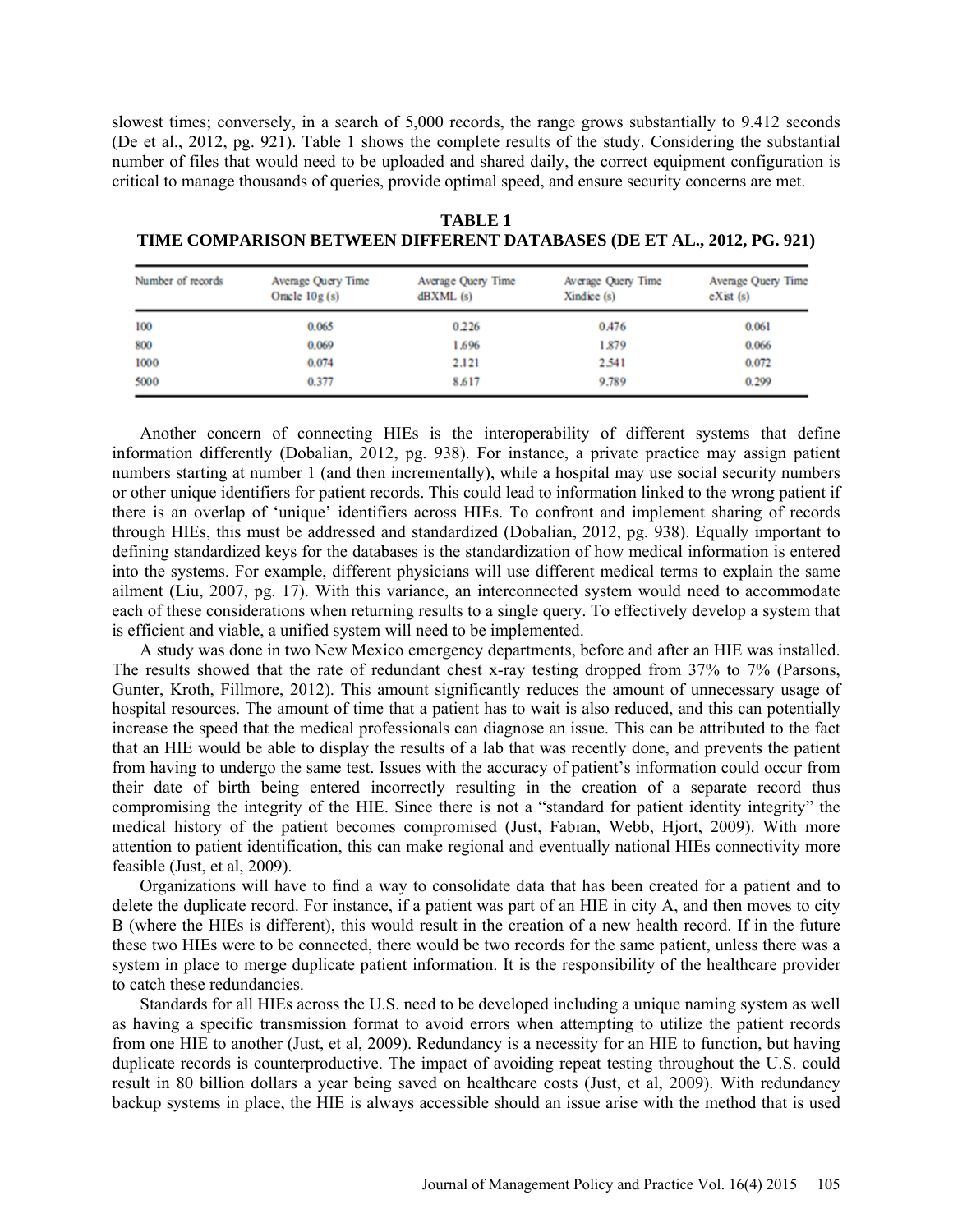to retrieve information from the HIE. Research was conducted to examine what a few HIEs are doing to achieve regional/limited interconnectivity.

Due to the wide variety of HIEs in the U.S., each HIE has its own method for connecting a patient to a record. For instance, the Indiana Health Information Exchange (IHIE), shares information through the Docs4Docs service. Within the Docs4Docs service, medical providers share information in two ways; either pushing the data to another provider, or by using a search function of records sent in the last two years. When conducting a search for patient records, medical providers search by patient's name, report type, hospital Medical Record Number (MRN), provider, or by specifying specific dates (Indiana Health Information Exchange, n.d.). Conversely, Maine's state designated HIE HealthInfoNet is searched slightly different, by using the facility MRN, last name and date of birth, or first and last name (HealthInfoNet, 2014).

The Great Lakes Health Connect (GLHC) is the result of a merger of two different organizations: Michigan Health Connect and the Great Lakes Health Information Exchange (GLHIE) (Michigan Health Information Network, nd). GLHC is one of the providers that fall underneath the Michigan Health Information Network (MiHIN). With this combination, the exchange allows for secure exchange of over 5 million records (Michigan Health Information Network, nd). In this exchange MiHIN provides services through the Health Information Services Cloud (HISC), which allows for sharing of information across the entire state of Michigan (Michigan Health Information Network, nd). This network does not use a national patient identifier. Instead they use patient information, such as name, social security number and address (Michigan Health Information Network, nd).

### **PROPOSED SOLUTION**

As early as the 1990's, the Federal Government began encouraging the medical industry to digitize patients' PBRs to EHRs and EMRs. As digital records become common practice, the next logical step is to find a way to share the information between providers through the implementation of HIEs. Unfortunately, the government has relied heavily on the private sector to develop and define the standards of health information technology instead of regulating the growth (Blumenthal, 2011, pg. 2430). Allowing the private sector to establish its own set of policies and guidelines has led to different HIEs, with varying implementation standards and format of operation. However, the recent passing of the Affordable Care Act provides an opportunity for the Federal Government to control standardization of health information technology and an opportunity to move toward interoperability of HIEs.

One major obstacle toward interoperability of HIEs is defining a standard for identifying patients within the interconnected systems. A viable option that has worked in other countries is the development of a unique identification code for each citizen. For example, Taiwanese citizens are each given an identification number that is printed on their National Health Insurance cards (Huang, Tseng, Chang, Pan, & Liou, 2010, pg. 30). In Italy, data registers were created that used information such as the citizen's tax code within the system (Barbarito, 2012). Under the new Affordable Care Act, the U.S. is requiring each citizen to obtain medical insurance. This presents an opportunity to issue a unique identification number to each citizen in the U.S.

The proposed number displayed in Figure 3, referred to as the Patient Access Number (PAN), will comprise of two identifying codes concatenated together to create a unique 11 digit number. The first two digits represent the patient's state of origin in which the initial request for a PAN occurred. Each state code corresponds to the year the state received statehood as shown in Table 2 (United States Census Bureau, 2013). This convention allows the addition of any new state or territory to the U.S. (to be easily integrated with a coding system that sequentially grows). The subsequent nine unique digit portion is auto generated by a central database each time the database is queried for a new patient identifier. With nine digits utilized, the potential number combinations would amount to 999,999,999 per state, making it highly unlikely that any state would ever exhaust all of its unique number combinations.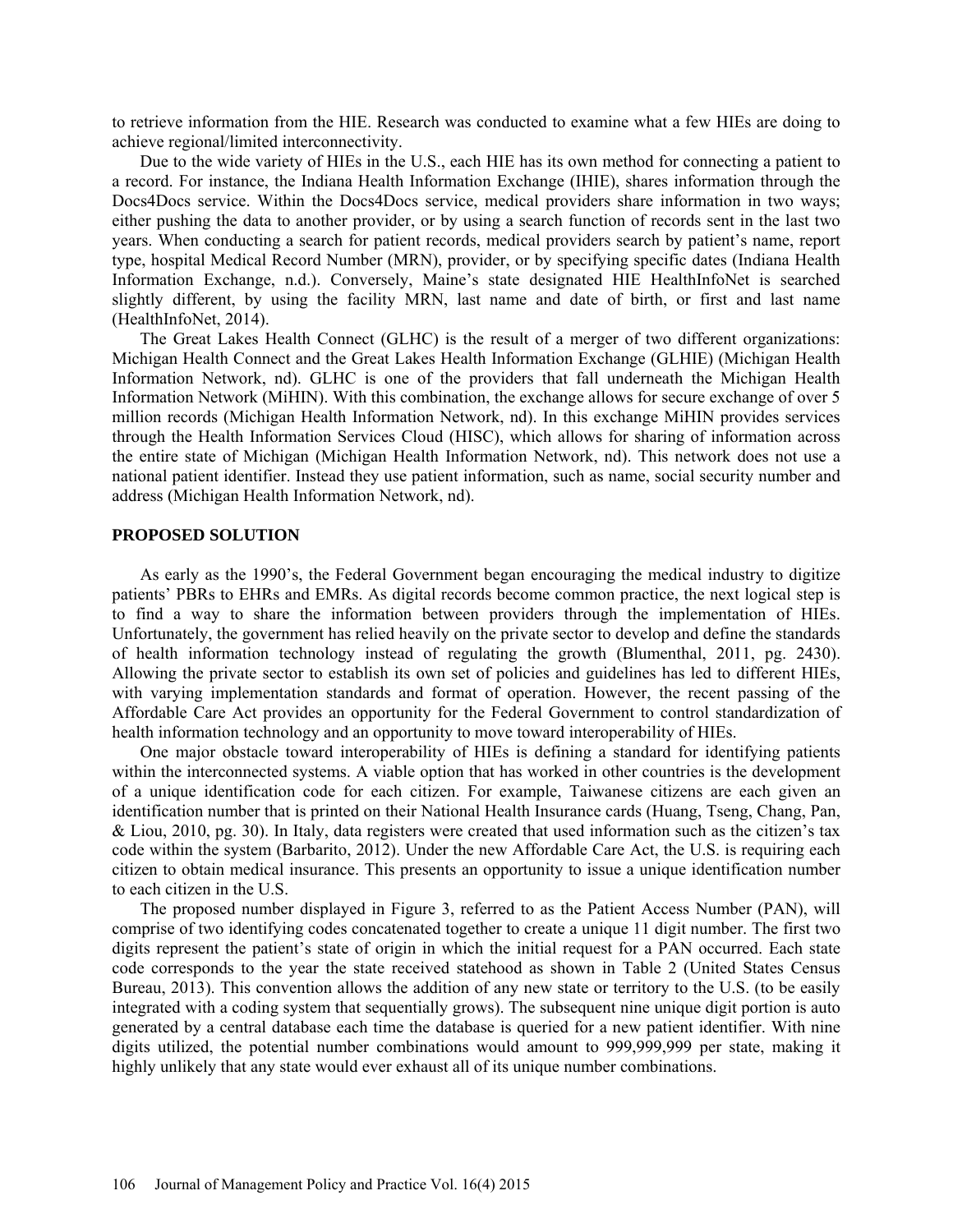## **FIGURE 3 SAMPLE PAN**



| <b>TABLE 2</b> |                                                 |  |  |  |  |  |  |
|----------------|-------------------------------------------------|--|--|--|--|--|--|
|                | STATE CODES (UNITED STATES CENSUS BUREAU, 2012) |  |  |  |  |  |  |

| <b>State Codes</b> |                |      |                 |      |                 |  |
|--------------------|----------------|------|-----------------|------|-----------------|--|
| Code               | <b>State</b>   | Code | State           | Code | <b>State</b>    |  |
| 01                 | Delaware       | 18   | Louisiana       | 35   | West Virginia   |  |
| 02                 | Pennsylvania   | 19   | Indiana         | 36   | Nevada          |  |
| 03                 | New Jersey     | 20   | Mississippi     | 37   | Nebraska        |  |
| 04                 | Georgia        | 21   | <b>Illinois</b> | 38   | Colorado        |  |
| 05                 | Connecticut    | 22   | Alabama         | 39   | North Dakota    |  |
| 06                 | Massachusetts  | 23   | Maine           | 40   | South Dakota    |  |
| 07                 | Maryland       | 24   | Missouri        | 41   | Montana         |  |
| 08                 | South Carolina | 25   | Arkansas        | 42   | Washington      |  |
| 09                 | New Hampshire  | 26   | Michigan        | 43   | Idaho           |  |
| 10                 | Virginia       | 27   | Florida         | 44   | Wyoming         |  |
| 11                 | New York       | 28   | Texas           | 45   | Utah            |  |
| 12                 | North Carolina | 29   | lowa            | 46   | Oklahoma        |  |
| 13                 | Rhode Island   | 30   | Wisconsin       | 47   | New Mexico      |  |
| 14                 | Vermont        | 31   | California      | 48   | Arizona         |  |
| 15                 | Kentucky       | 32   | Minnesota       | 49   | Alaska          |  |
| 16                 | Tennessee      | 33   | Oregon          | 50   | Hawaii          |  |
| 17                 | Ohio           | 34   | Kansas          | 51   | Washington D.C. |  |

For the PAN implementation to work, several systems will need to be updated. The proposal is that every number will be generated by a database housed at the Department of Health and Human Services (HHS). HHS will manage the database to enforce data integrity so that no person can receive a duplicate number from his or her insurance provider. Table 3 shows what the database will be comprised of, although not exhaustive. Each PAN record in the database will have information associated with it such as SSN, name, address and insurance code. In order for the insurance providers to login to the database, they will need to request a unique login from HHS. Once the login is received, the insurance providers can then request PANs for their customers. Once the request is made by the insurance provider and is approved, the PAN is transmitted back. When the insurance providers receive the PAN, it can now be printed on the new insurance card of the patient. The insurance provider will now issue new insurance cards to each customer via mail. Adding the PAN to the card, the patient will simply need to present the card during his or her next visit. When the medical provider receives this card, the staff can then update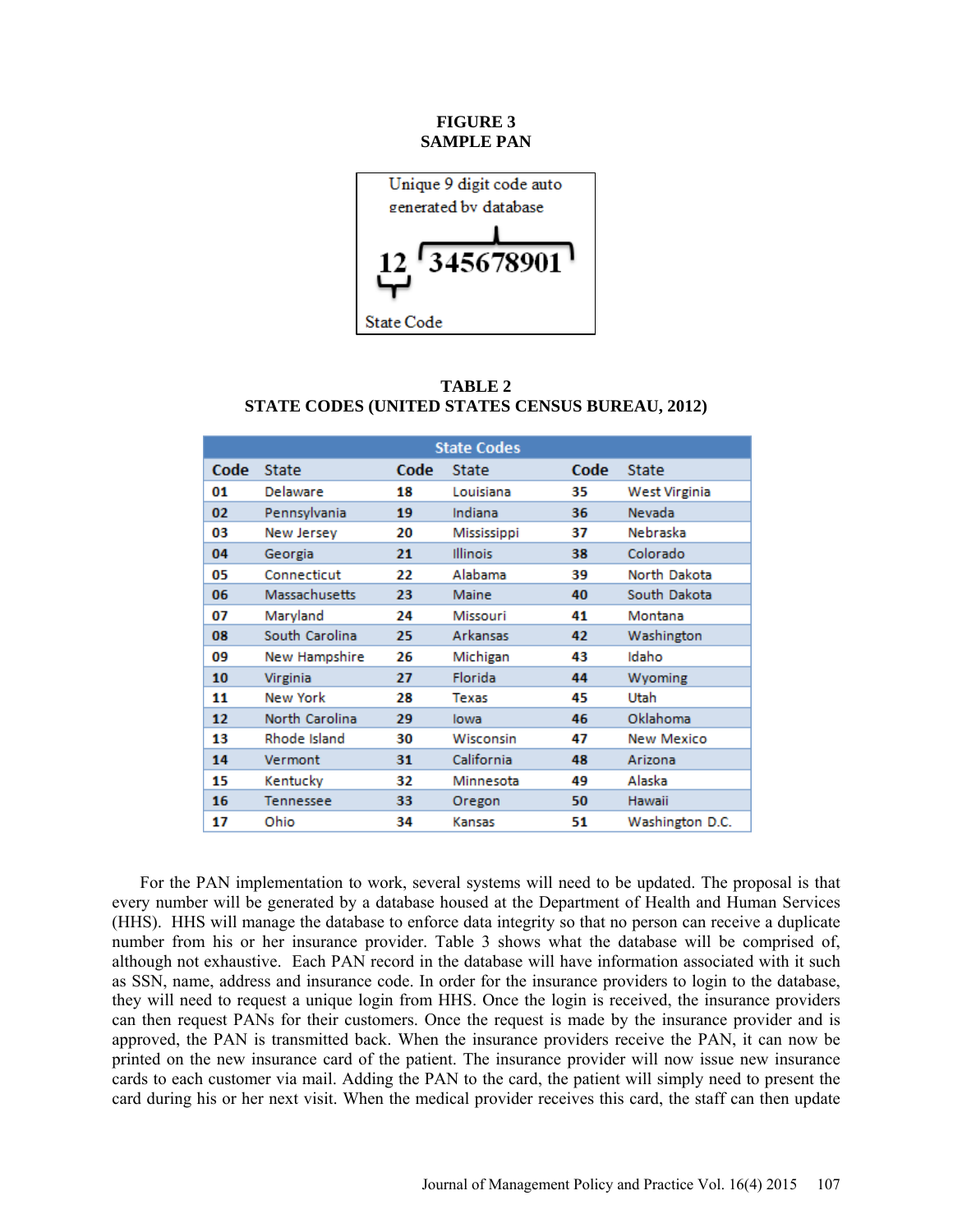the existing electronic records with the new unique PAN. This will allow for patients data to be exchanged in conjunction with the unique PAN.

**TABLE 3 PROPOSED DEPARTMENT OF HEALTH AND HUMAN SERVICES PAN DATABASE**

| PAN              | Ins Code | SSN         | DOB | Name              | Address                | City       | State     | Zip<br>▾ |
|------------------|----------|-------------|-----|-------------------|------------------------|------------|-----------|----------|
| 12-345678901 345 |          | *** ** **** |     | 1/2/2000 John Doe | 111 Circle Dr. Raleigh |            |           | 27699    |
| 01-987654321 422 |          | *** ** **** |     | 1/1/2000 Jane Doe | 222 Lone Dr.           | Wilmington | <b>DE</b> | 19805    |

In the United States there is a specific window of time when a person can obtain health insurance, known as the Open Enrollment period. For example, healthcare coverage starting in 2015 this period starts November  $15<sup>th</sup>$  2014 and ends February  $15<sup>th</sup>$  2015. These dates may change from year to year (Important Marketplace deadlines, 2014). If an individual changes insurance provider and had a preexisting PAN, the new insurance provider must issue a card with the same PAN. The reason for this is that the patient may have changed insurance providers but their PAN stays the same. To retrieve a PAN that has been lost a patient will need to contact HHS either through phone or email and provide their SSN and other pertinent information to prove their identity.

# **CONCLUSION & FUTURE WORK**

Patients rely on medical facilities to provide them with efficient healthcare. They need to be assured that when they walk into a facility, the medical staff can provide them with the proper treatment they deserve. HIEs will help facilities provide that type of care by having access to a holistic view of patient information. The adoption of HIEs will reduce misinformation and minimize errors in healthcare facilities. Allowing a patient to walk into any hospital and receive ongoing and emergency care is not only beneficial to the patient but to the medical providers as well.

In this paper we proposed the idea of introducing PANs that would be printed on insurance cards. These PANS would be associated with each patient's social security number in the HHS's database to insure data integrity. HIEs that are not connected are no better than PBRs in their inability to share information in a timely manner (almost real-time). Without an HIE, a patient might have been treated with a fatal procedure. Finally, this is why it is imperative that we have a nationwide HIE system in place to enable all HIEs to be connected to facilitate information sharing.

Once HIE interoperability is achieved, connection between the medical providers and the patient needs to be considered. One solution to explore is creating Personal Health Records (PHRs). A PHR is a personal record that can include patients' records of medical progress, along with records from each of their healthcare providers (Stead, Kelly, & Kolodner, 2005, pg. 114). In Italy, this implementation is already in existence with the development of life-long PHRs that depicts all medical activity for a patient. With these records, patients can manage their own records, including who can access them. If an emergency occurs, the record can be retrieved with a complete medical history for the patient (Barbarito, 2012, pg. 737). PHRs provide even greater opportunity for medical care in America that needs to be explored once HIE interoperability is accomplished.

Additionally, work needs to be done in order to standardize the language that is used in HIEs to enter information. Unified Medical Language Systems (UMLS) would be able to solve this issue by being able to "understand the language of biomedical and health" (Liu, 2007). The UMLS Metathesaurus would allow for various names and relationships between health related concepts to be displayed, thus solving the issue of information being indecipherable to an individual who uses a different naming standard. However, to implement UMLS, all preexisting infrastructures in HIEs would have to be conformed to this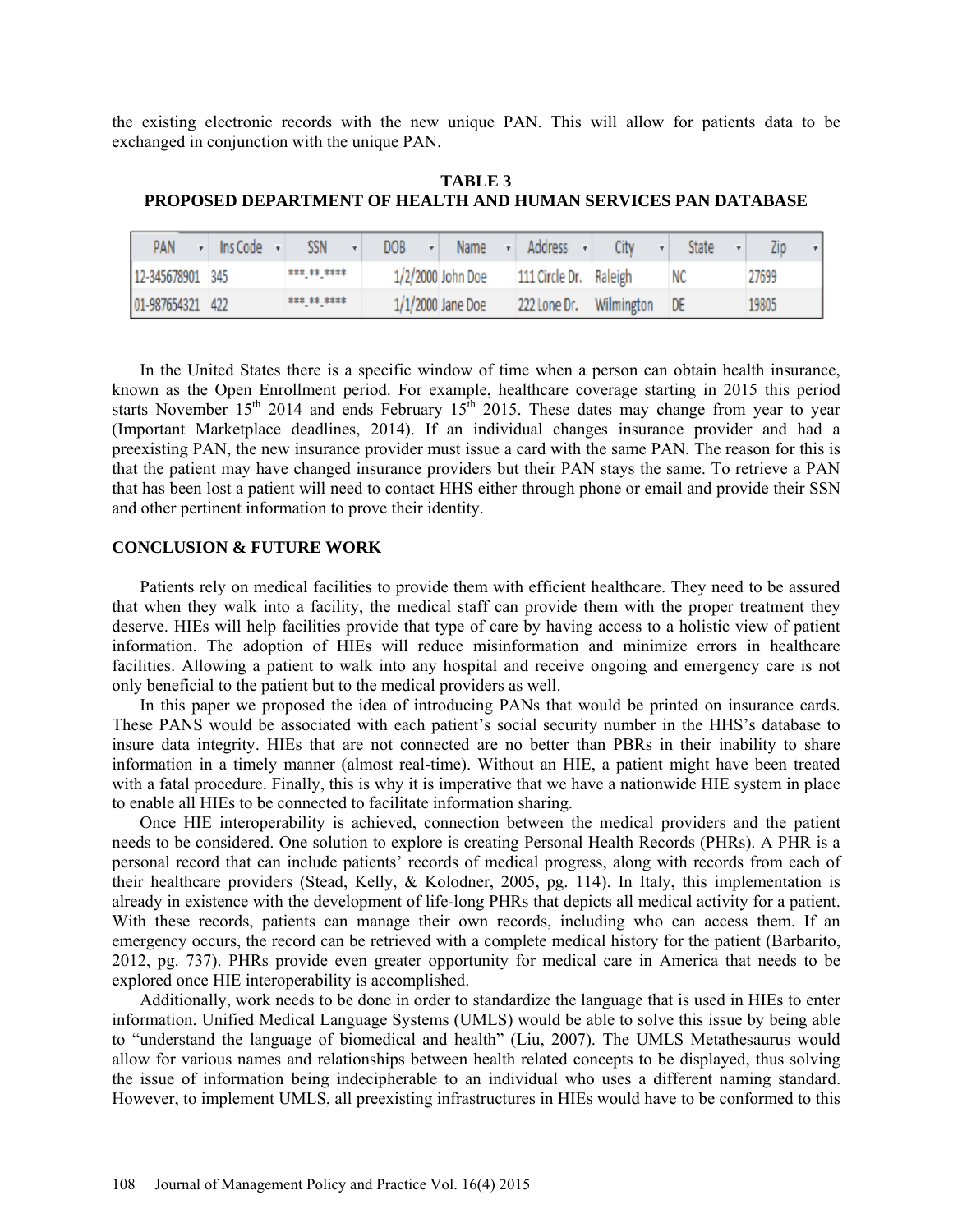standard, and thus starting from square one of interconnectivity and communication. Further research would need to be done in order to determine if there a better solution to solve the naming convention issue as well as a standard language.

# **REFERENCES**

- Adler-Milstein, J., Bates, D.W., & Jha, A.K. (2013). Operational health information exchanges show substantial growth, but long-term funding remains a concern. *Health Affairs*, Volume 32, Number 8, 1486-1492.
- The American College of Obstetricians and Gynecologists. (2010). *Patient Safety and the Electronic Health Record.* Retrieved from ACOG.org: [http://www.acog.org/Resources-And-](http://www.acog.org/Resources-And-Publications/Committee-Opinions/Committee-on-Patient-Safety-and-Quality-Improvement/Patient-Safety-and-the-Electronic-Health-Record)[Publications/Committee-Opinions/Committee-on-Patient-Safety-and-Quality-](http://www.acog.org/Resources-And-Publications/Committee-Opinions/Committee-on-Patient-Safety-and-Quality-Improvement/Patient-Safety-and-the-Electronic-Health-Record)[Improvement/Patient-Safety-and-the-Electronic-Health-Record](http://www.acog.org/Resources-And-Publications/Committee-Opinions/Committee-on-Patient-Safety-and-Quality-Improvement/Patient-Safety-and-the-Electronic-Health-Record)
- California Department of Public Health. (2013). *Meaningful use and HITECH resource links*. Retrieved from<http://hie.cdph.ca.gov/resources.html>
- CA.Gov. (n.d.). Health information exchange. Retrieved from<http://www.emsa.ca.gov/hie>
- Gunter, T., Terry, N. (2005, March 14). The Emergence of National Electronic Health Records Architectures in the United States and Australia: Models, Costs, and Questions. Retrieved from: <http://www.ncbi.nlm.nih.gov/pmc/articles/PMC1550638/>
- HealthIT.gov. (2014). *Health Information Exchange*. Retrieved from HealthIT.gov: <http://www.healthit.gov/providers-professionals/health-information-exchange/what-hie>
- Health and Human Services Commission Office of e-Health Coordination. (2013). *The state of health IT in Texas*.
- HIE Texas. (2014). *Policy guidance*. Retrieved from [http://hietexas.org/resources/policy-guidance.](http://hietexas.org/resources/policy-guidance)
- Hill, D.D. (2014). *An enhanced security framework for health information exchanges.* (Order No. 3632212, The University of Tulsa). *ProQuest Dissertations and Theses*, 132. (1566655232).
- Miller, A. (2014, Jan 1). Health information exchange, system size and information silos. *Journal of health economics*, Volume 33, 28-42.
- Pourasghar, F., Malekafzali, H., Sabine, K., & Fors, U. (2008). Factors Influencing the Quality of Medical Documentation When A Paper-Based Medical Records System Is Replaced With An Electronic Medical Records System: An Iranian Case Study. *International Journal of Technology Assessment In Health Care,* Volume24, Number 4, 445-51.
- Patel, V.N., Dhopeshwarkar, R.V., Edwards, A., Barron, Y., Sparenborg, J., & Kaushal, R. (2012). Consumer support for health information exchange and personal health records: A regional health information organization survey. *Journal of Medical Systems*, Volume 36, Number 3, 1043-52.
- Pevnick, J.M., Claver, M., Dobalian, A., Asch, S.M., Stutman, H.R., Tomines, A., & Fu, P. Jr. (2012). Provider stakeholders' perceived benefits from a nascent health information exchange: A qualitative analysis. *Journal of Medical Systems*, Volume 36, Number 2, 601-13.
- Samsum Clinic. (2014). *Records Access*. Retrieved from Samsun Clinic: For Your Good Health: <http://www.sansumclinic.org/medical-records-access>
- United States Census Bureau. (2014). *U.S. and World Population Clock*. Retrieved from United States Census Bureau:<http://www.census.gov/popclock/>
- Van Fleet, D. (2010). *Heath Information Management (HIM) History: Past to Current Day*. Retrieved from Rasmussen College: [http://www.rasmussen.edu/degrees/health-sciences/blog/health](http://www.rasmussen.edu/degrees/health-sciences/blog/health-information-management-history/)[information-management-history/](http://www.rasmussen.edu/degrees/health-sciences/blog/health-information-management-history/)
- Vest, J.R. (2009). Health information exchange and healthcare utilization. *Journal of Medical Systems*, Volume 33, Number 3, 223-31.
- Hoerbst, A., & Ammenwerth, E. (2010). Electronic Health Records. Retrieved from [http://www.lina](http://www.lina-schwab.de/Publikationen/z66.pdf)[schwab.de/Publikationen/z66.pdf](http://www.lina-schwab.de/Publikationen/z66.pdf)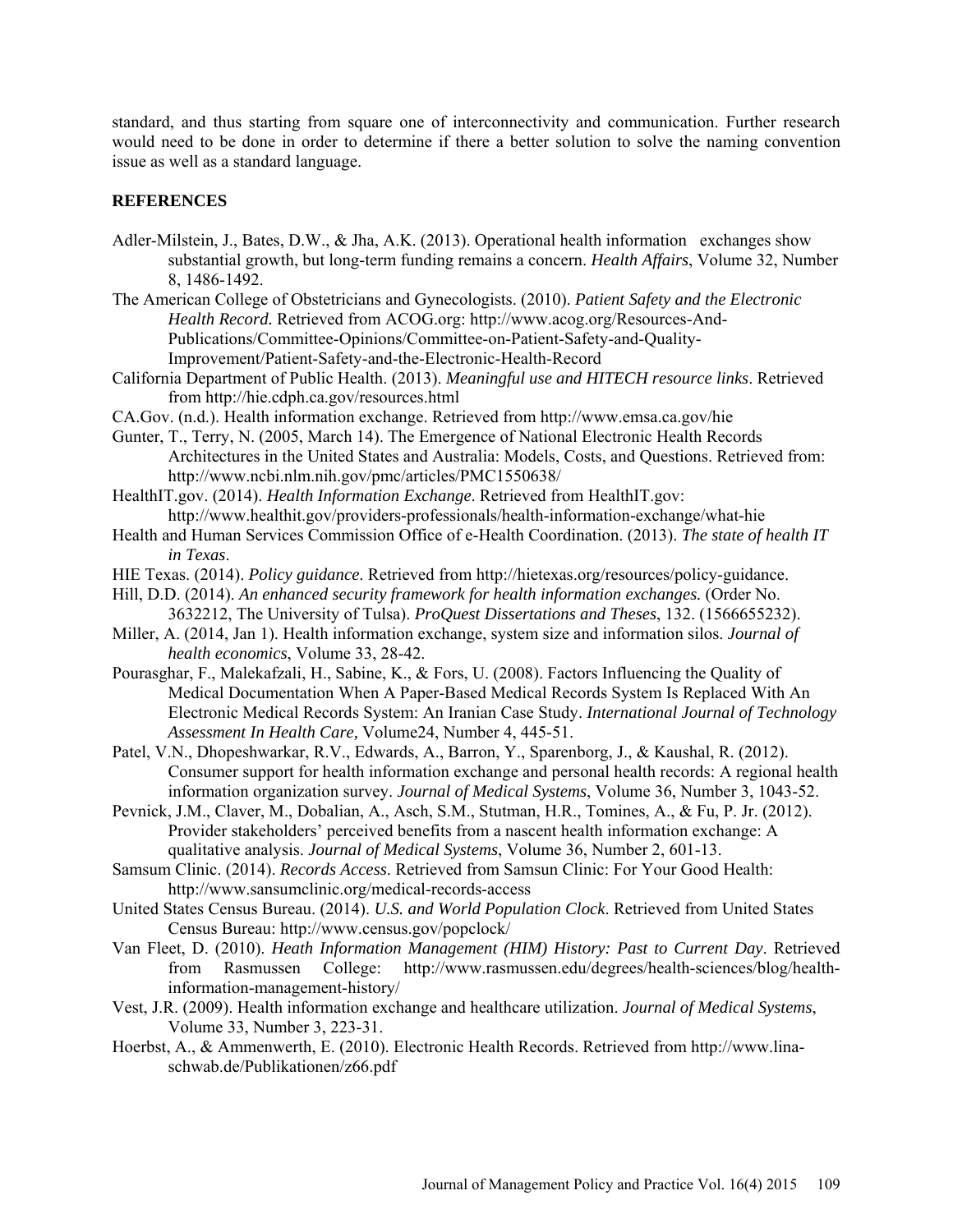Hayrinen, K., Saranto, K., & Nykanen, P. (2009). Definition, structure, content, use and impacts of electronic health records: A review of the research literature. Retrieved from [http://www.ijmijournal.com/article/S1386-5056\(07\)00168-2/abstract](http://www.ijmijournal.com/article/S1386-5056(07)00168-2/abstract)

Garrett, P., Seidman, J. (2011). EMR vs EHR – What is the Difference? Retrieved from

<http://www.healthit.gov/buzz-blog/electronic-health-and-medical-records/emr-vs-ehr-difference/> About Centex. (2012). Retrieved from<http://centexsystems.org/about/>

News Centex. (2012). Retrieved from <http://centexsystems.org/about/news/>

Samuels, M. (2014). Mirth. Retrieved from [http://www.mirthcorp.com/wp-](http://www.mirthcorp.com/wp-content/uploads/2014/05/mirth-brochure.pdf)

[content/uploads/2014/05/mirth-brochure.pdf](http://www.mirthcorp.com/wp-content/uploads/2014/05/mirth-brochure.pdf)

- Inland Empire Health Information Exchange. (2014). Retrieved from<http://iehie.org/>
- Membership and Participation. (2014). Retrieved from [http://iehie.org/?page\\_id=14](http://iehie.org/?page_id=14)
- About CORHIO. (2014). Retrieved from [http://www.corhio.org/about.aspx](http://h)
- CORHIO. (2014). Retrieved from [http://www.corhio.org/](http://h)
- Bowman. D (2014) CORHIO's Morgan Honea: IT spending no small undertaking for providers Retrieved fro[m](http://www.fierceemr.com/story/corhios-morgan-honea-it-spending-no-small-) [http://www.fierceemr.com/story/corhios-morgan-honea-it-spending-no-small-undertaking](http://www.fierceemr.com/story/corhios-morgan-honea-it-spending-no-small-)providers/2014-10-02?page=full
- History of IDHE. (2014). Retrieved from<http://www.idahohde.org/about-us/history-of-ihde/>
- Get Connected. (2014). Retrieved from<http://www.idahohde.org/get-connected/>
- Utilization records. (2014, October 1). Retrieved from<http://www.idahohde.org/utilization-records/>
- United States Census Bureau. (2012). *U.S. territory and statehood status by decade, 1790-1960*. Retrieved from <https://www.census.gov/dataviz/visualizations/048/508.php>
- Parsons, W., Gunter, M., Kroth, P., & Fillmore, D. (2012). PS1-50: Implementation and Evaluation of a Health Information Exchange (HIE). Retrieved from <http://www.clinmedres.org/content/10/3/164.4.short>

Just, B., Fabian, D., Webb, L., & Hjort, B. (2009). Managing the Integrity of Patient Identity in Health Information Exchange. Retrieved from [http://library.ahima.org/xpedio/groups/public/documents/ahima/bok1\\_044000.hcsp?dDocName=](http://library.ahima.org/xpedio/groups/public/documents/ahima/bok1_044000.hcsp?dDocName=bok1_044000) [bok1\\_044000](http://library.ahima.org/xpedio/groups/public/documents/ahima/bok1_044000.hcsp?dDocName=bok1_044000)

- Bates, M., Rueters, T., & Kheterpal, V. (2010). *Statewide Health Information Exchange: Best Practice Insights from the Field.* Thomson Rueters.
- Feldman, S., Schooley, B., & Bhavsar. (2014). Health Information Exchange Implementation: Lessons Learned and Critical Success Factors From a Case Study. *JMIR Medical Informatics,* Volume 2, Number 2.
- Finnel, J., & Overhage, J. (2010). Emergency Medical Services: The Frontier in Health Information Exchange. *AMIA Annual Symposium Proceedings Archive*, pp. 222-226.
- Hoffman, L. (2009). Implementing Electronic Medical Records. *Communication of the ACM,* Volume 52, Number 11, 18-20.
- Hsiao, C., & Hing, E. (2014). Use and Characteristics of Electronic Health Record Systems Among Office-based Physician Practices: United States, 2001-2013. *Center for Disease Control and Prevention*(143). Retrieved from<http://www.cdc.gov/nchs/data/databriefs/db143.htm>
- Miller, A., & Tucker, C. (2011). Health Information Exchange, System Size and Information Silos. *Journal of Health Economics,* Volume 33, 28-42.
- Bhansali, N., Gupta, S. (2014). The engine of health information exchange. *Journal of Management Policy and Practice*, Volume 15, Number 3, 30-35.
- De, L.T., Diaz, F.J., Anton, M., Martinez, M., Diez, J.F., Boto, D., … Lopez, M.I. (2012). Performance evaluation of a web-based system to exchange electronic health records using queueing model (M/M/1). *Journal of Medical Systems*, Volume 36, Number 2, 915-24.
- Dobalian, A., Claver, M.L., Pevnick, J.M., Stutman, H.R., Tomines, A., & Fu, P. (2012). Organizational challenges in developing one of the nationwide health information network trial implementation awardees. *Journal of Medical Systems*, Volume *36,* Number 2, 933-40.